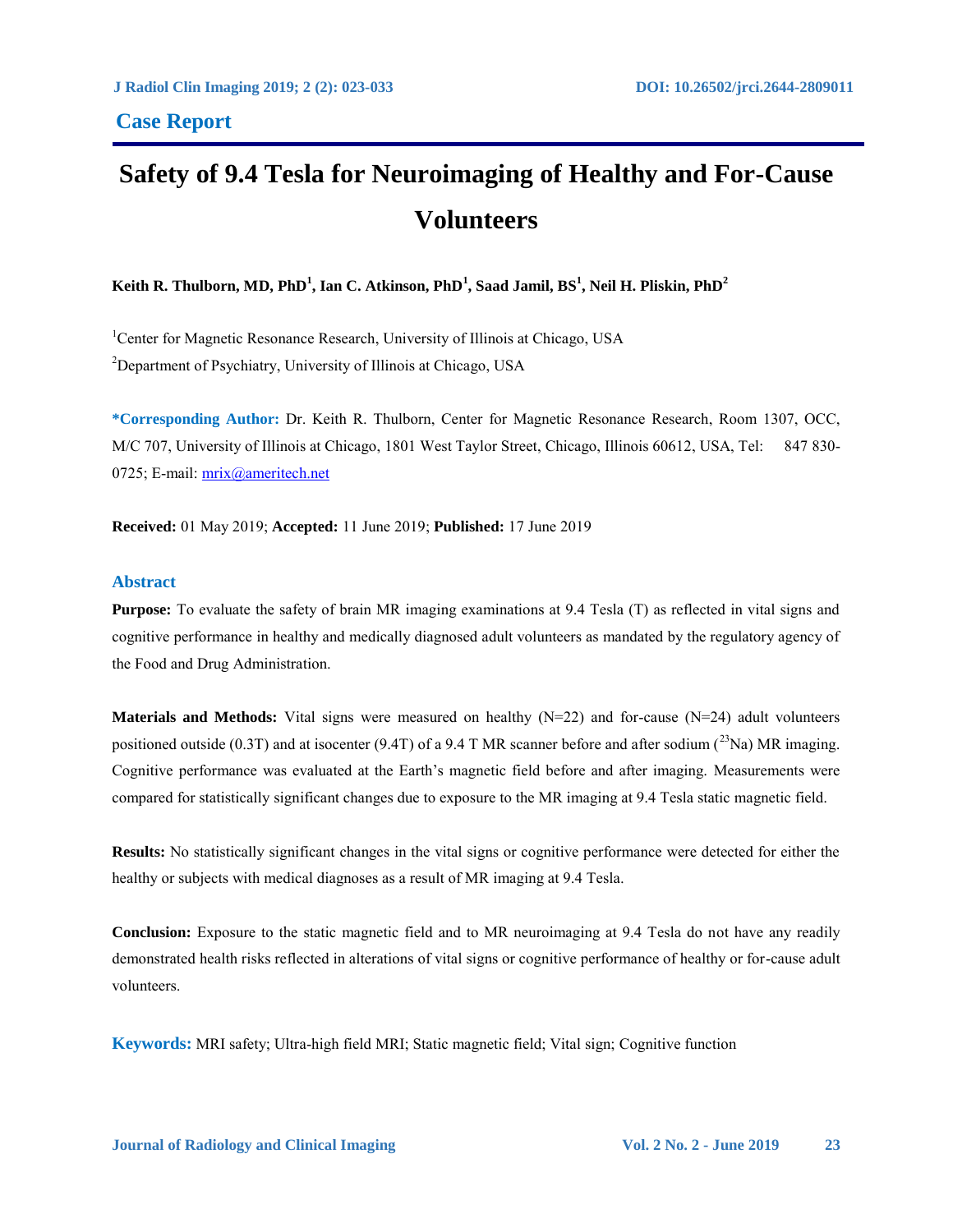# **1. Introduction**

Clinical magnetic resonance (MR) imaging has always been limited by sensitivity that is largely determined by the static field strength of the magnet. Human MR imaging in the 1970s operated at low magnetic fields of 0.1 and 0.3 Tesla because of the limited magnet technology and the perceived lack of penetration of RF energy into biological tissues [1,2]. This perception was radically changed as superconducting magnets allowed the introduction of 1.5 Tesla scanner for human imaging and spectroscopy in the early 1980s [3]. This field strength became the standard for state of the art clinical scanners for the next decade. Although MR image quality improved, signal-to-noise was still limiting. Despite considerable skepticism, a prototype 3 Tesla clinical scanner was introduced in 1993 [4], driven largely by the development of functional MRI using blood oxygenation level dependent (BOLD) contrast [5- 8]. The magnetic susceptibility changes of blood that form the basis of BOLD contrast increases almost quadratically with magnetic field strength [4,9]. Not only was human fMRI dramatically improved, but clinical trials also showed greatly improved human brain anatomy that resulted in the first FDA cleared 3T scanner being introduced in 1999 [10]. Magnet manufacturing technology continued to evolve, leading to the first and only 8 Tesla scanner for human MR imaging [11]. The conservative research community pushed for 7 Tesla scanners which have received wide acceptance around the world [12]. The first 7 Tesla scanner approved by the FDA for clinical use was recently delivered [14]. Meanwhile, magnet manufacturing technology has evolved allowing higher field human sized magnets to be produced at 9.4 Tesla [15,16] and 10.5 Tesla [17].

Since 1982, the United States Food and Drug Administration (FDA) has maintained guidelines for human exposure to static magnetic fields [18]. After originally being set at 2T, the guideline was revised to 4T in 1997, and revised again to its current value of 8T in 2003. No subsequent revisions have been made despite higher field magnets and potential new and improved human clinical applications. Initial results [19-25] from ultra-high field systems have demonstrated emerging human applications, but safety remains an important topic for human applications at ultrahigh field. Much early speculation and theoretical analysis [26, 27] about the safety of ultra-high field imaging and some early occasional dire predictions [28, 29], have appeared in the scientific literature. However, such sensational predictions as bulk water splitting have been shown to be unlikely to ever occur in human imaging [26]. Despite skepticism about the safety risks of long term adverse biological interactions of ultrahigh magnetic fields, the FDA and institutional review boards demand data to support this contention.

Two reports have already demonstrated the safety of human MR imaging at 9.4T in normal adults [30, 31] performed within the FDA guidelines for gradient switching and specific absorption rate (SAR). Addition investigations have been reported on the safety of MR imaging up to 8T [32-34] and of human exposure to the fringe fields of ultra-high field systems [35]. These reports have focused on healthy volunteers and reported the well-known transient sensory effects, such as vertigo or a metallic taste, but none found a safety risk. The consensus of the published ultra-high field MR safety studies is that exposure to ultra-high field MR imaging does not pose an immediate demonstratable health risk for normal adult volunteers.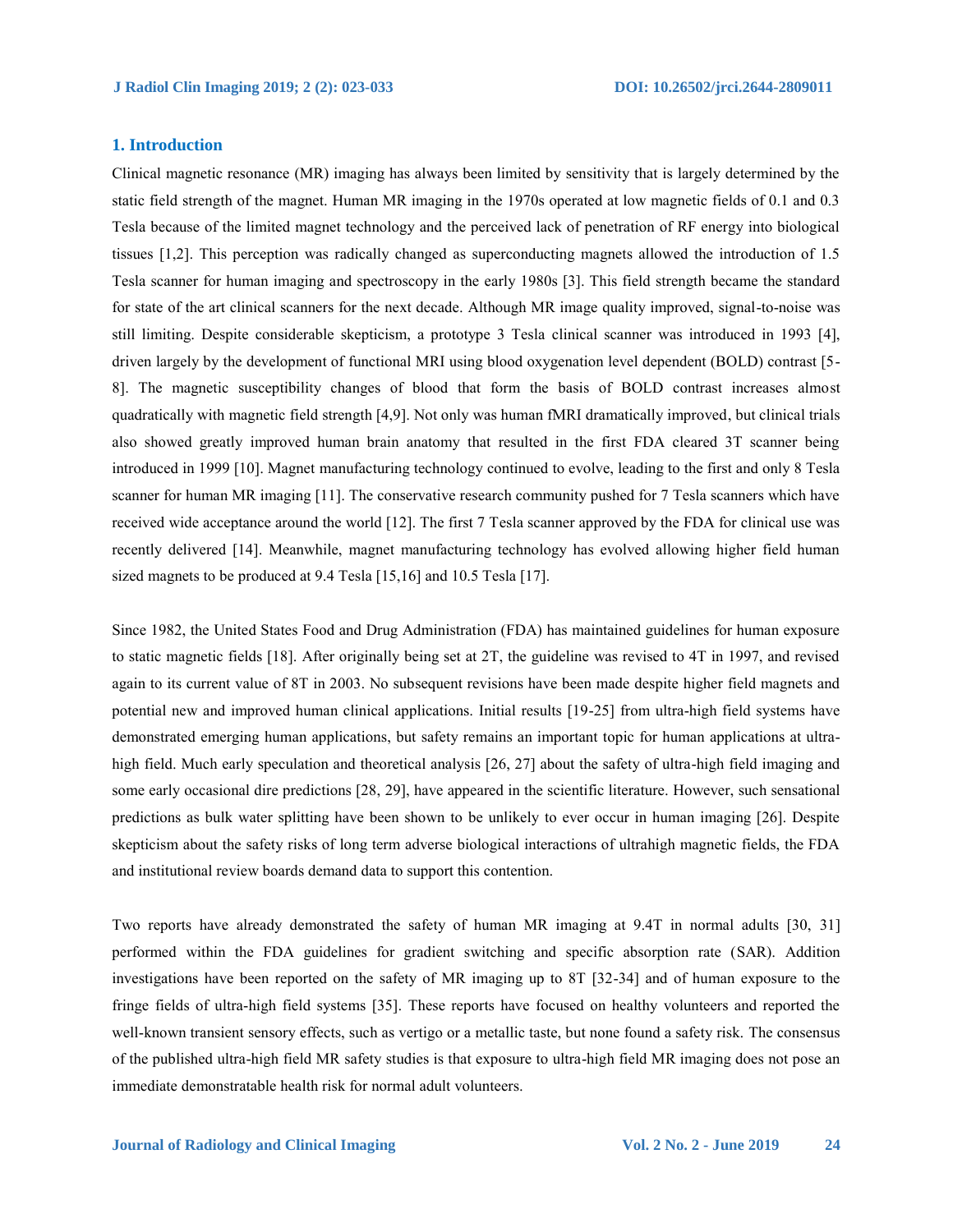This work presents the safety data on exposure of for-cause volunteers (volunteers with a medical diagnosis) to ultra-high field MR imaging and presents additional data for healthy volunteers. Although no differences are expected between normal and for-cause subjects, the experimental data for normal subjects was requested before approval for scanning of for-cause subjects was provided by the FDA and by the IRB. These experimental data can be used by other researchers to decrease the concerns of the regulatory agencies that demand experimental safety data. The acquisition of such data places a large burden on limited research resources.

# **2. Materials and Methods**

#### **2.1 Human subjects**

Since this 9.4T device operates above the 8T insignificant risk guideline, an investigational device exemption (IDE) was granted by the FDA for this Institutional Review Board (IRB) approved research. Written informed consent was obtained from 22 healthy volunteers (13 male) aged 22-77 years (average 49.5 years) and 24 for-cause volunteers (8 male) aged 26-78 years (average 42.9 years). The for-cause group was made up of patients with specific clinical diagnoses including brain tumor (N=7), migraine (N=2), seizure (N=1), electrical trauma (N=4), traumatic brain injury (N=3), papilledema (N=1), dementia (N=1), aphasia (N=1), weakness (N=2), cerebrovascular disease (N=1), and depression (N=1). Individuals with a non-MR compatible implanted medical device, claustrophobia, or other contraindication to MR imaging were excluded from the study. Female subjects of childbearing potential were screened for pregnancy verbally, but also with a urine test as demanded by the Institutional Review Board. No subjects were excluded verbally or by pregnancy testing.

A short entrance interview immediately prior to imaging was given to assess the subject's anxiety and comfort. Subjects were screened for metal objects using a metal detecting wand (Garrett Metal Detectors, Garland, TX) to minimize the risk of objects becoming projectiles in the magnetic field of the 9.4 T MR scanner.

#### **2.2 Cognitive assessment**

Cognitive testing data were collected before and after 9.4T MR imaging. Cognitive testing consisted of the Hopkins Verbal Learning Test - Revised (HVLT-R) [36], the written (SDM-W) and oral (SDM-O) versions of the Symbol Digit Modalities (SDM) [37], the 200 items Paced Auditory Serial Addition Test (PASAT-200), and the Letter Number Sequencing (LNS) subtest from the third edition of the Wechsler Adult Intelligence Scale [38]. These tests have been used to assess cognitive function in previous MR safety studies [30,31] and are used routinely in clinical evaluations. All cognitive testing was performed in the earth's magnetic field in a private, quiet testing room. Alternate versions of the HVLT-R and the SDM were used to avoid practice effects. The PASAT-200 was only administered once per subject (either before or after imaging) to avoid the large practice effect that is known for this test [39]. All other tests were given both before and after imaging. Test forms and PASAT-200 administration time (pre vs. post imaging) were randomized among subjects. Participants were not given performance feedback during the testing. Each cognitive testing session lasted between 15 and 25 minutes.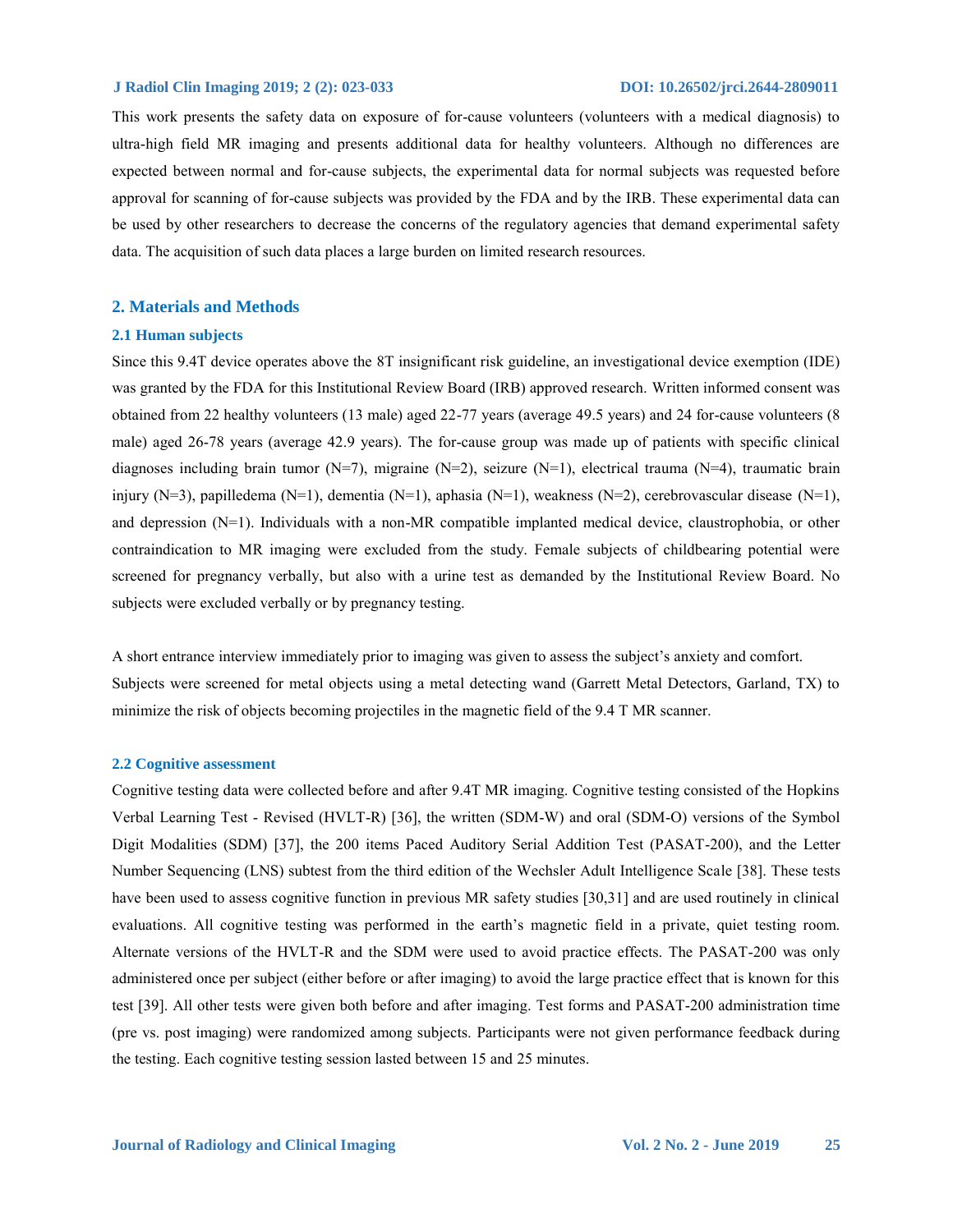#### **2.3 Vital signs assessment**

Vital signs were monitored before, during and after 9.4T MR imaging. These non-invasive measurements were made using an MR-compatible patient monitoring system (Precess, InVivo Corp, Jacksonville Fl). Heart rate, respiratory rate, blood pressure, end-tidal carbon dioxide (ETCO<sub>2</sub>), and peripheral arterial oxygen saturation percentage  $(O_2$ -sat) were measured three times at approximately one minute intervals with the subject lying supine with a leg support under their knees, with their head in the radiofrequency (RF) coil, and blankets covering them for warmth. The triplicate measurements were taken with the subject's head positioned outside the magnet at 2.6 m from isocenter in a magnetic field of approximately 0.3T and again while at isocenter in a magnetic field of 9.4T. Subjects were moved into and out of the magnet bore at a constant rate of less than 4 cm/sec. This maximum rate has been found to minimize the discomfort of moving though the fringe field gradient to isocenter of the static magnetic field of the 9.4T magnet. The vital sign measurements were repeated after imaging while the subject's head was at 9.4T and again after being removed from the magnet back to 0.3T.

#### **2.4 Subjective assessment of the MRI experience**

Subjects completed a short verbal exit interview to assess their experience of participating in this research protocol. The interview included questions about discomforts commonly experienced during exposure to strong static magnet fields (e.g., vertigo or metallic taste) as well as questions about participant anxiety and comfort. Participants were encouraged to give complete details (e.g., intensity, frequency, and duration, time and location sensation experienced) about any sensations experienced.

#### **3. Data Analysis**

#### **3.1 Cognitive assessment**

For-cause and healthy subjects were analyzed separately for all cognitive test analyses. The cognitive performance tests were scored and the raw performance data were analyzed for each test. The PASAT-200 performance data were analyzed with a one-way ANOVA to test for a statistically significant change in performance due to 9.4T MR imaging (before vs. after imaging) at a 95% confidence level. Data from each remaining cognitive test were analyzed with a one-way ANOVA with repeated measures for a statistically significant change in performance due to 9.4T MR imaging (before vs. after imaging) at a 95% confidence level. A small number of subjects did not complete some of the post-imaging, cognitive testing due to fatigue or by time constraints imposed by the subjects. Test data from these subjects were removed from the analysis.

#### **3.2 Vital signs assessment**

The for-cause and healthy subjects were analyzed separately. The vital sign data were analyzed for statistically significant changes due to exposure to either the 9.4T static magnetic field or non-proton MR imaging. A two-way analysis of variance (ANOVA) with repeated measures was performed on the measured data for each vital sign type to test for changes attributable to magnet field strength (0.3T vs. 9.4T) and 9.4T MR imaging (before vs. after imaging) at a 95% confidence level. There were not enough for-cause subjects to analyze each disease type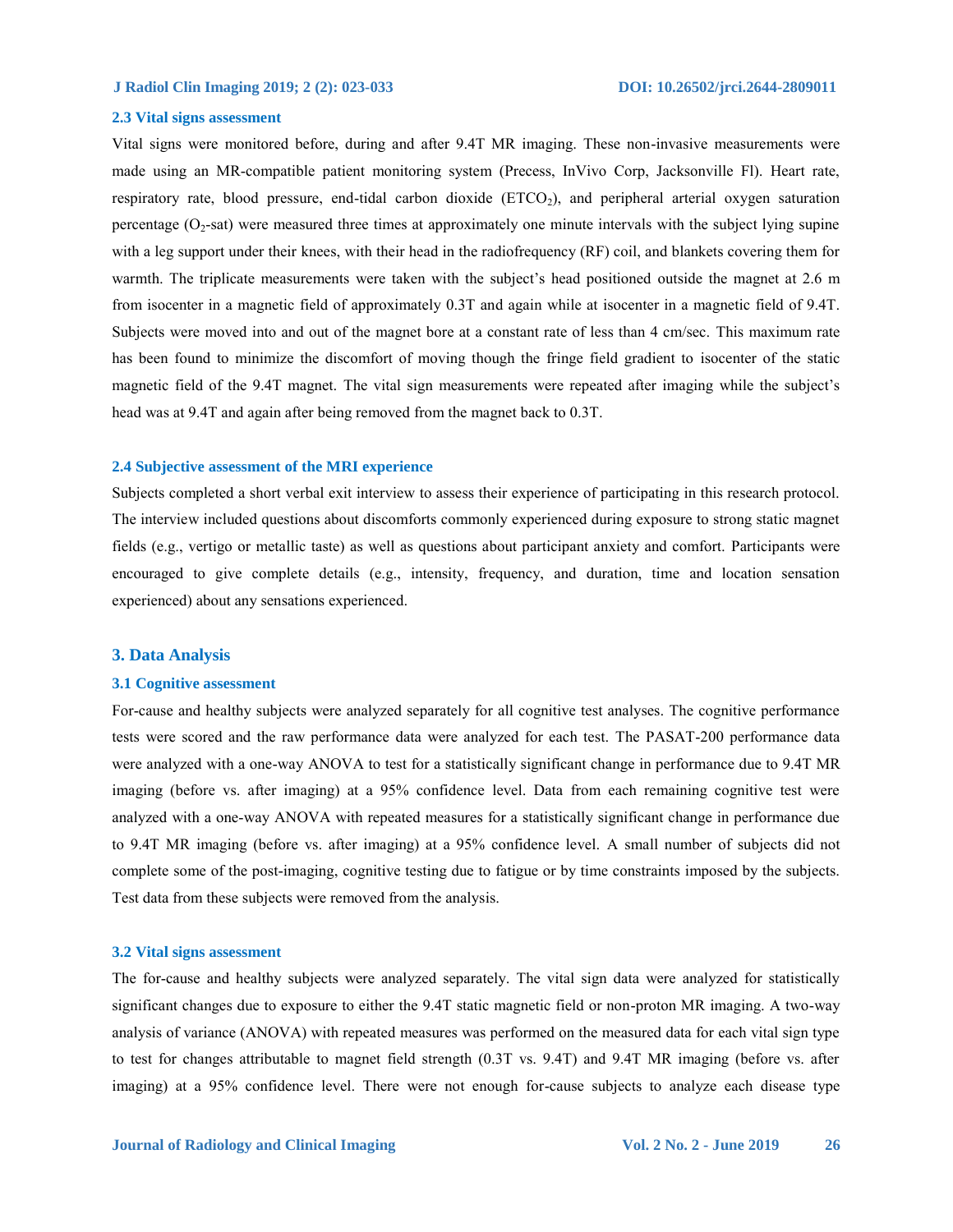separately. Data were censored from analysis when recognizable technical problems prevented accurate data collection. The most common cause for censoring was the nasal cannula not remaining in position, leading to unreliable ETCO<sub>2</sub> and respiratory data. Since the subjects were provided noise isolating earphones, the nasal cannula had to be taped in place rather than being secured around the ears as is normally done. This leaves the cannula more susceptible to being dislodged when the subject is moved into and out of the magnet.

### **3.3 Imaging protocol**

All data were collected using a custom-built 9.4T MR scanner (80 cm diameter warm bore) optimized for human brain imaging [15]. Non-proton MR imaging was performed using a custom-built sodium  $(^{23}$ Na) birdcage RF coil tuned to 105.92 MHz. A maximum of 60 minutes of sodium imaging was permitted by the Institutional Review Board on each subject. Imaging had to remain within the current FDA guidelines for gradient switching and SAR. Only the 9.4T static magnetic field was outside the FDA insignificant risk guidelines. The maximum gradient amplitude and slew rate used for imaging were 5.47 mT/m and 150 mT/m/ms, respectively. The global SAR was monitored in real-time and the total value (watt-seconds) accumulated for all acquisitions was recorded. Individual acquisitions were completed in less than 10 minutes using a flexible twisted projection imaging (flexTPI) acquisition [40]. Subjects wore earplugs and noise isolating headphones during imaging.

# **4. Results**

All 46 subjects completed the protocol without incident. One for-cause subject withdrew prior to imaging due to discomfort from the "spinning feeling" experienced while being moved into the magnet. On average, subjects underwent  $46.7 \pm 10.2$  minutes of imaging and accumulated  $13.223 \pm 4.420$  watt-seconds of energy exposure. Tables 1 and 2 summarize the p-values from the analyses of cognitive test performance and vital sign data, respectively. Table 3 shows the number and details of subjects reporting various sensations. The most commonly reported sensation was sleepiness (healthy=9, for-cause=8) and nervousness (healthy=4, for-cause=6).

#### **5. Discussion**

After accounting for multiple comparisons, none of the cognitive performance or vital sign data were statistically significant at a 95% confidence level. This matches the findings of previous safety investigations [30, 31], but extends this finding to for-cause subjects for the first time at 9.4T. Although not unexpected, regulatory agencies have demanded experimental data in both normal and for-cause subjects in the evaluation of safety at this higher field. Individually, only one cognitive test and four different vital sign measurements were found to be significant  $(p$ -value  $< 0.05$ ).

Only the oral version of the Symbol Digit Modalities cognitive test (SDM-O) given before and after imaging was found to have a significant change (p< 0.05) and only for the for-cause subjects (Table 1). The written version showed no significant changes. Although significant, the change is not regarded as clinically significant with only a marginal decrease in average performance from before (SDM-O score=53.5  $\pm$  12.0) to after (SDM-O score=49.4  $\pm$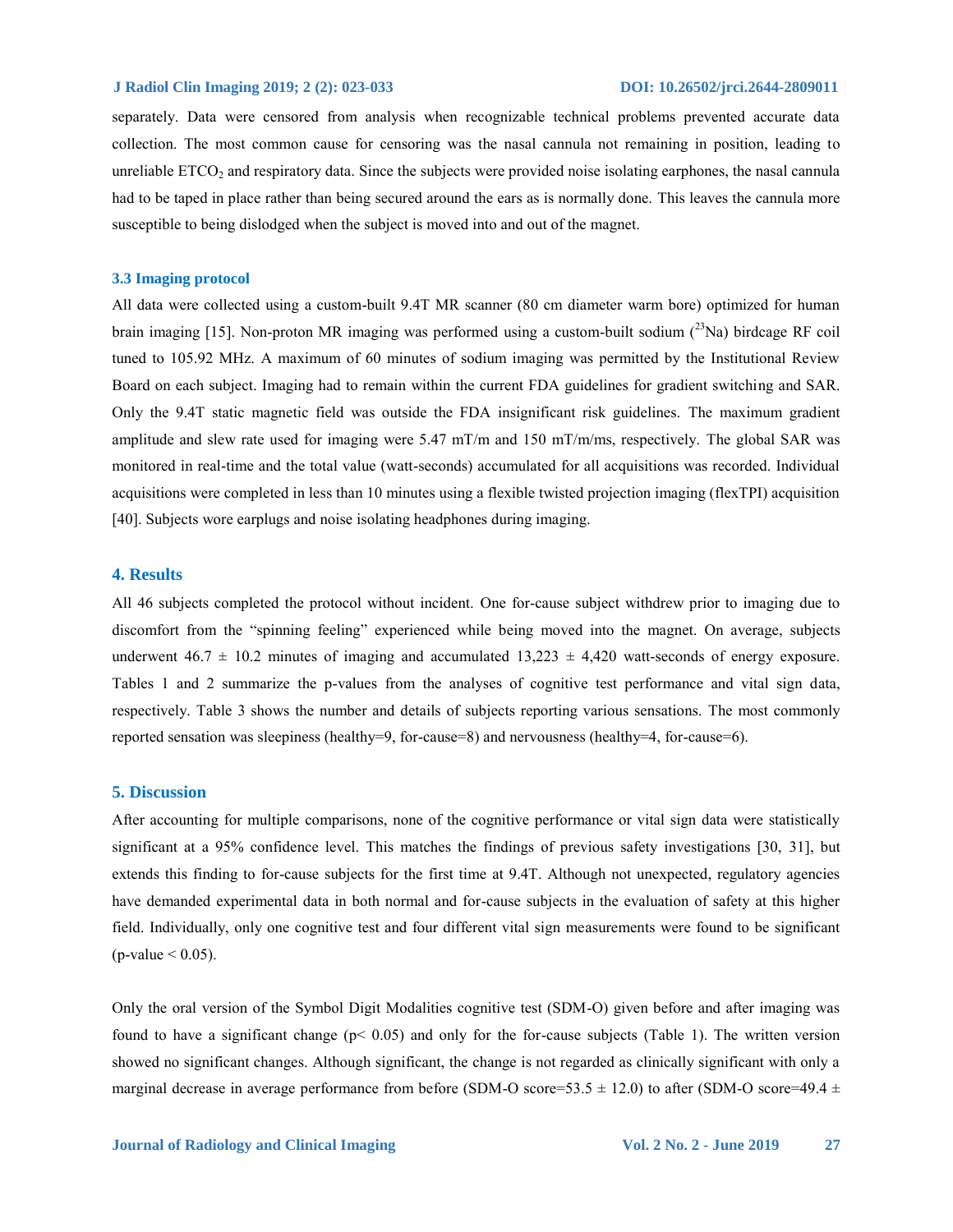11.9) imaging. No change in performance on SDM-O was found for the healthy subjects. The other cognitive tests showed no significant changes in performance from exposure to 9.4T imaging in normals or for-cause subjects.

The vital sign data (Table 2) and the review of the original vital sign data over time (not shown) revealed no clinically significant safety concerns and any statistically significant changes were not clinically significant. The  $O<sub>2</sub>$ saturation of healthy subjects decreased less than 1% between outside the magnet (0.3T) and at magnet isocenter (9.4T) locations. This small change was not observed in the for-cause subjects or in previous studies and is within the error of this measurement for the equipment used. The average  $O_2$  saturation throughout the study remained above 95%.

|              | N       |           | 9.4T Imaging (p-value) |           |  |
|--------------|---------|-----------|------------------------|-----------|--|
|              | Healthy | For Cause | Healthy                | For Cause |  |
| <b>HVLT</b>  | 22      | 22        | 0.553                  | >0.999    |  |
| <b>SDM-O</b> | 21      | 22        | 0.511                  | 0.032     |  |
| <b>SDM-W</b> | 22      | 22        | 0.692                  | 0.584     |  |
| <b>LNS</b>   | 22      | 19        | 0.108                  | 0.805     |  |
| $PASAT-200A$ | 22      | 19        | 0.820                  | 0.196     |  |

**Table 1:** Statistical analysis of cognitive performance data. Data are analyzed as paired data (before and after 9.4 Tesla imaging) for each subject. No differences within groups or between groups were found. The difference in numbers (N) across tests is because a small number of subjects did not complete all cognitive tests.

| <b>Comparisons</b>        | N       |           | <b>Before and After</b> |           | 0.3T and 9.4T                         |           | <b>Interaction</b> |           |
|---------------------------|---------|-----------|-------------------------|-----------|---------------------------------------|-----------|--------------------|-----------|
|                           |         |           | 9.4T Imaging            |           | <b>Magnetic Field</b>                 |           | (p-value)          |           |
|                           |         |           | ( <i>p</i> -value)      |           | <b>Strength</b><br>( <i>p</i> -value) |           |                    |           |
|                           |         |           |                         |           |                                       |           |                    |           |
|                           | Healthy | For Cause | Healthy                 | For Cause | Healthy                               | For Cause | Healthy            | For Cause |
| <b>Pulse</b>              | 20      | 22        | 0.090                   | 0.121     | 0.681                                 | 0.455     | 0.147              | 0.492     |
| <b>Systolic BP</b>        | 22      | 23        | 0.139                   | 0.013     | 0.344                                 | 0.031     | 0.301              | 0.140     |
| <b>Diastolic BP</b>       | 22      | 23        | 0.223                   | 0.176     | 0.338                                 | 0.067     | 0.163              | 0.233     |
| <b>Respirations</b>       | 21      | 20        | 0.450                   | 0.418     | 0.970                                 | 0.988     | 0.918              | 0.021     |
| $\mathbf{O}_2$ Saturation | 20      | 22        | 0.109                   | 0.876     | 0.016                                 | 0.170     | 0.383              | 0.859     |
| <b>End-Tidal CO2</b>      | 21      | 19        | 0.739                   | 0.035     | 0.408                                 | 0.001     | 0.414              | 0.646     |

**Table 2:** Statistical analysis of vital sign data. Data are analyzed as paired data for each subject. No differences within groups or between groups were found. The difference in numbers (N) across the vital signs was because technical limitations prevented accurate data collection in a small number of cases.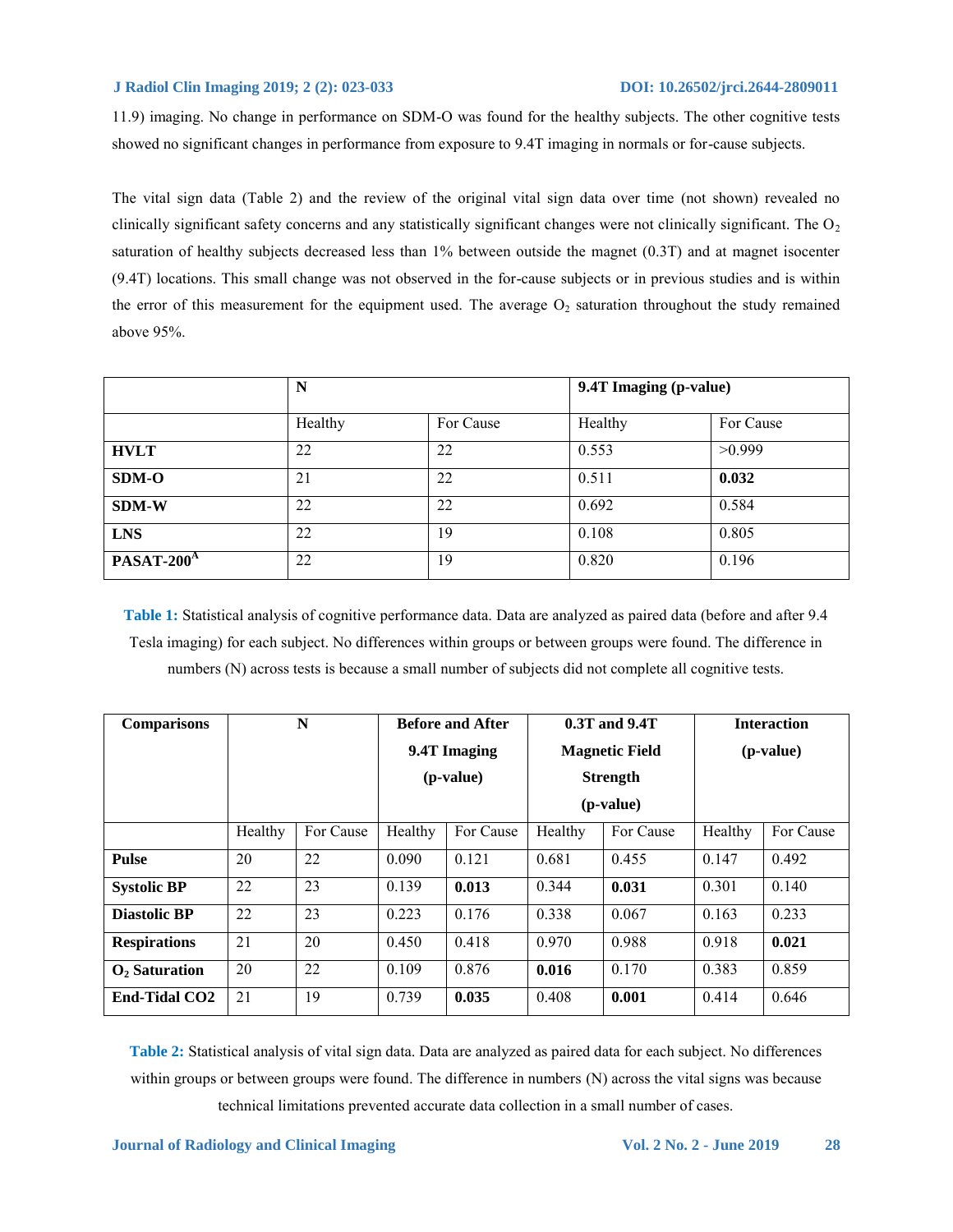The systolic blood pressure of for-cause subjects was lower after imaging  $(119.6 \pm 17.3 \text{ mmHg})$  compared to before imaging  $(121.9 \pm 18.0 \text{ mmHg})$ . Similarly, it was also lower on average when the subjects were at magnet isocenter  $(119.21 \pm 16.87 \text{ mmHg})$  than when they were 2.6 m from isocenter in a field of 0.3T  $(122.28 \pm 18.31 \text{ mmHg})$ . Both of these changes are likely due to the subjects lying supine and becoming more relaxed as the study progressed; several subjects reported sleeping during imaging. Inspection of the systolic blood pressure over time for the forcause subjects revealed that the highest average blood pressure was measured at the beginning of the study, before entering the magnet with the subject's head in a field of 0.3T. This measurement is most susceptible to bias from anxiety of participating in the study, an effect that has been previously observed [30].

| Condition                        | <b>Healthy</b>   | <b>For-Cause</b> |
|----------------------------------|------------------|------------------|
| Vertigo/spinning/lightheaded     | 13 <sup>a</sup>  | $5^{\rm A}$      |
| <b>Temperature</b>               | $5^{\rm b}$      | $5^{\rm B}$      |
| <b>Nervousness</b>               | $4^{\circ}$      | 6 <sup>C</sup>   |
| <b>Sleepiness</b>                | 9                | 8                |
| <b>Metallic Taste</b>            | 1 <sup>d</sup>   | $1^{\rm D}$      |
| <b>Muscle twitching/tingling</b> | 6 <sup>e</sup>   | $4^E$            |
| <b>Unusual smells</b>            | $1^{\mathrm{t}}$ | $1^{\text{t}}$   |
| <b>Flashing lights</b>           | 1 <sup>g</sup>   | $\theta$         |
| Other                            | 1 <sup>h</sup>   | $1^{\rm H}$      |

**Table 3:** Reported sensations reported during entrance and exit interviews.

<sup>a</sup>One subject reported feeling lightheaded when sitting up after imaging. Other subjects reported vertigo or a "spinning sensation" when being moved into or out of the 9.4T scanner; <sup>A</sup> Subjects reported vertigo or a "spinning sensation" when being moved into or out of the 9.4T scanner; <sup>b</sup>Subjects reported being cold during imaging or while in the scanner; <sup>B</sup>Three subjects reported being cold during scanning. One subject reported feeling a slight increase in temperature during one acquisition but not all acquisitions. One subject reported feeling cold during most acquisition and slightly warmer during one acquisition; <sup>c</sup>Three subjects reported feeling nervous about the imaging or during the imaging. One subject reported anxiety due to the proximity of the RF coil; <sup>C</sup>Five subjects reported feeling nervous about the imaging. One subject reported nervousness due to "feeling cramped" during the study; <sup>d</sup>Subject reported experiencing a metallic taste when being moved into the scanner; <sup>D</sup>Subject reported that they always have a metallic taste but experienced a slight increase in the sensation when being moved into the scanner; <sup>e</sup>One subject reported having "restless leg syndrome" and also feeling a tingling in the mouth near a dental implant. One subject reported tingling and twitching in the toes throughout scanning. One subject reported tingling in the hand before any imaging. Three subjects reported non-continuous twitching/tingling during no more than two acquisitions; <sup>E</sup>Three of the subjects reported muscle twitching or tingling during the entrance interview and that they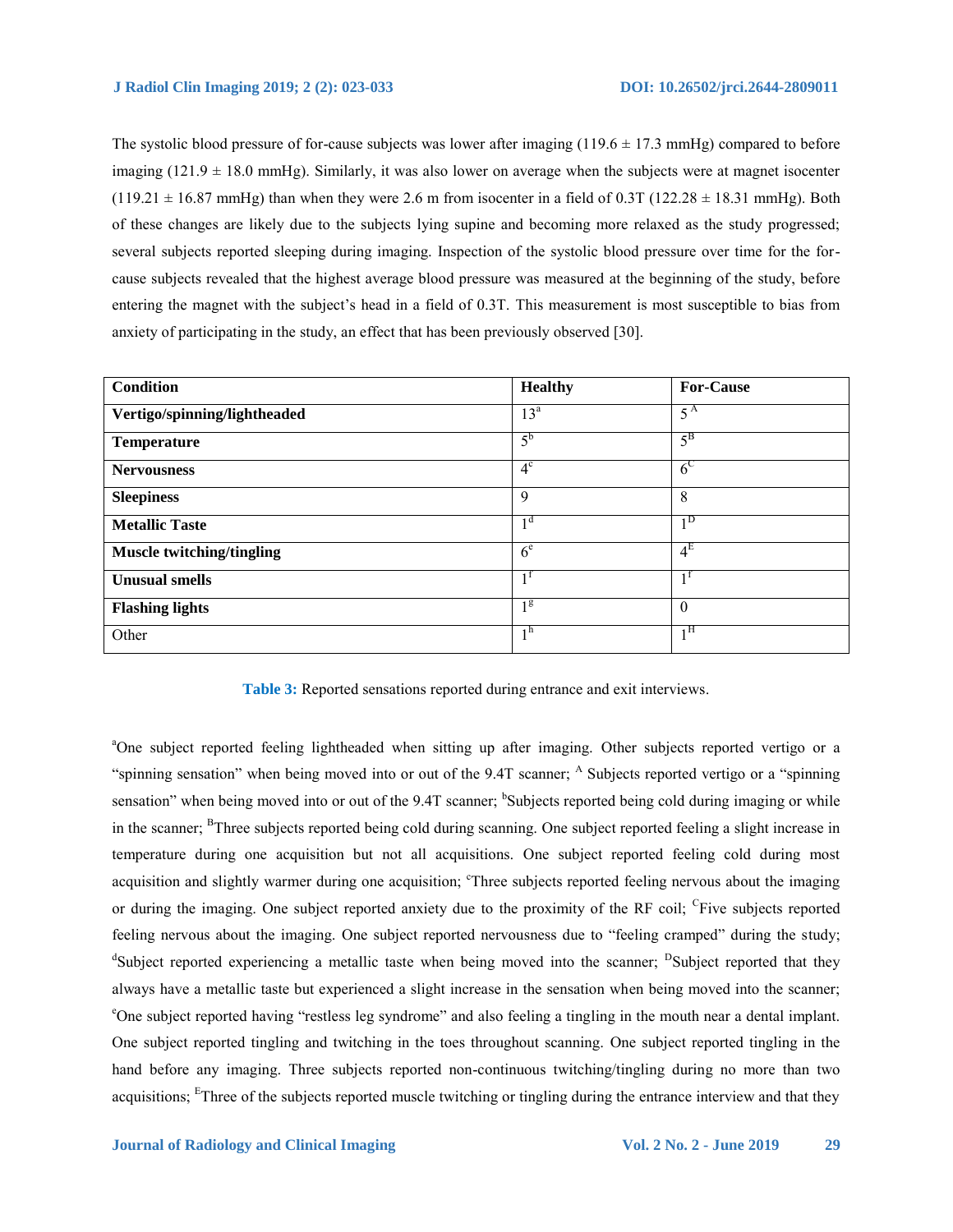always feel this sensation. One subject reported a "tingling" sensation when entering the scanner but not during imaging; <sup>f</sup>Subject reported smelling "roses" before the first data acquisition; <sup>F</sup>Subject reported smelling "ether" when inside the RF coil, which may have been the scent of the solution used clean the coil between subjects; <sup>g</sup>Subject reported seeing "lights" when being moved into the scanner and having dry eyes while in the scanner; <sup>h</sup>Subject reported that their right elbow "fell asleep" during imaging; <sup>H</sup>Subject reported having a headache before imaging.

Despite the small p-value for the interaction effect for the respiratory rate measured in the for-cause subjects, the respiratory rates varied by less than a 0.5 respirations per minute for the average respiration rates measured from before to after imaging and from 0.3T to 9.4T exposure. This is not clinically significant. Likewise, the end-tidal CO<sub>2</sub> measured in the for-cause subjects decreased from  $37.0 \pm 6.0$  mm Hg to  $35.6 \pm 5.7$  mm Hg from before to after imaging. This small change was not clinically remarkable or observed in the healthy cohort.

The experiences (Table 3) reported by the subjects were consistent with previous investigations [30, 31] and not considered health risks. All subjects described the sensations as mild. Only one for-cause subject requested to be removed from the magnetic field after experiencing a "spinning feeling". Subjects commonly reported experiencing vertigo, spinning, or lightheadedness (healthy=13, for-cause=5). This was reported almost exclusively when being moved into or out of but not while stationary in the magnet. This is a well-known sensory effect that has been reported in several ultra-high investigations [30, 31] and is considered harmless. In all cases, the vertigo stopped once the subject was stationary. A small number of subjects reported a temperature change (healthy=5, for-cause=5). The majority of these subjects indicated feeling cold during imaging (healthy=5, for-cause=4), consistent with previous data [30, 31]. The temperature of the 9.4T magnetic room is controlled at 65**°**F. Two for-cause subjects reported feeling warmer during a single acquisition, one of whom also felt cold during other acquisitions. Muscle twitching or tingling was reported (healthy=6, for-cause=4), although few stated it occurred during imaging and none reported pain. All imaging was performed a lower slew rates ( $\leq 150$  mT/m/ms) and amplitudes ( $\leq 5.47$  mT/m) than are routinely used for clinical MR imaging. The frequency of visual, gustatory and olfactory sensations was low and consistent with previous investigations.

Removing the reports of sleepiness, nervousness, coldness, and sensations reported during the entrance interview, approximately half of all subjects report no sensation of any kind (healthy=6, for-cause=16). This suggests that exposure to the 9.4T static magnetic field and the MR imaging was tolerated by the healthy and for-cause subjects and extends the findings from 8 Tesla [32-34, 41].

The absence of any statistically significant and clinically remarkable changes to cognitive performance or vital signs is consistent with previous investigations of human exposure to ultra-high static magnetic fields. The data for healthy subjects supports the existing data on healthy volunteers. This is the first report of similar results for forcause subjects at the ultra-high static magnetic field of 9.4T. The lack of any readily demonstrable irreversible effects suggests that 9.4T MR imaging performed within the current FDA guidelines for SAR and gradient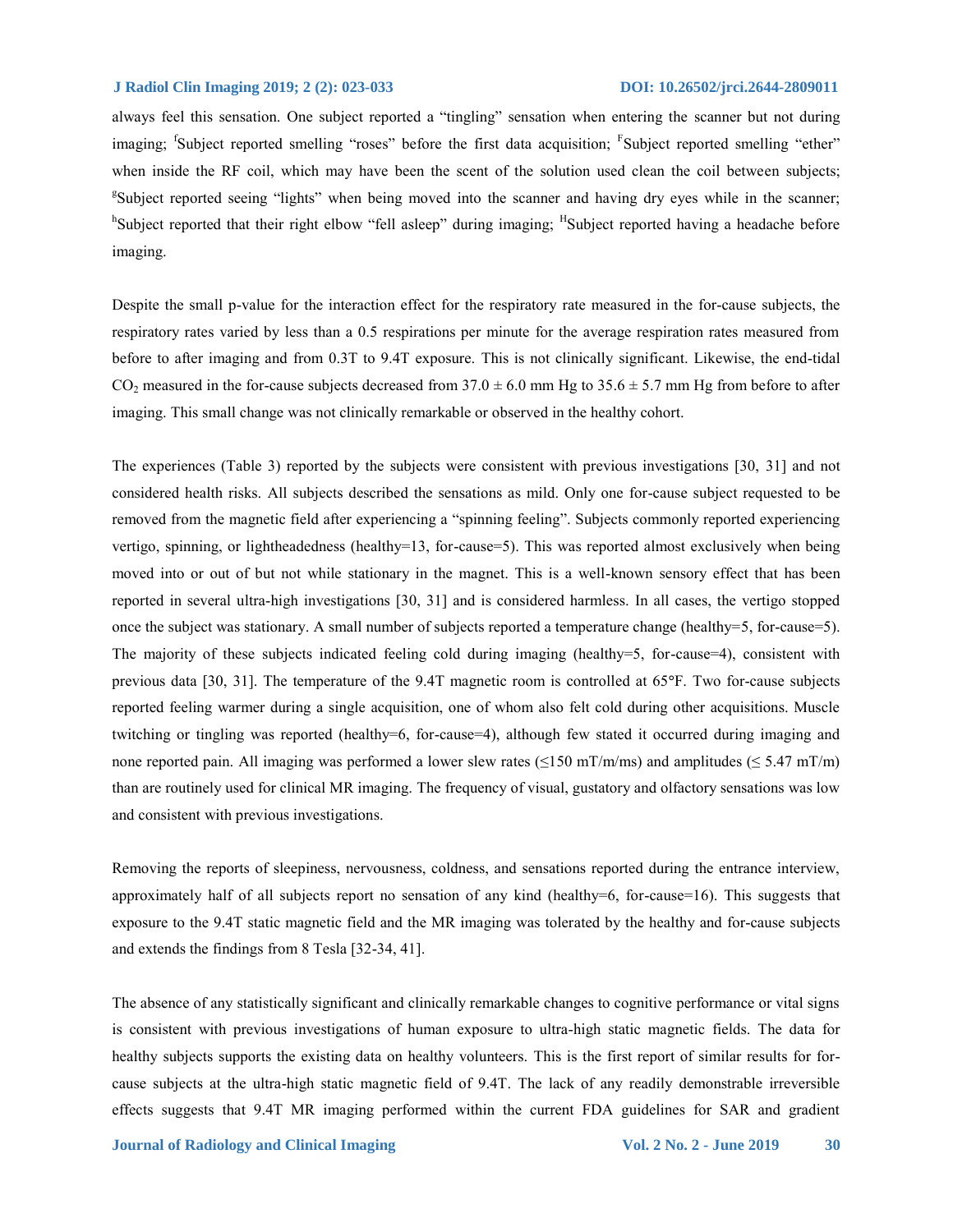switching can be performed safely in both healthy and for-cause subjects. These data are not surprising and should provide experimental data for other ultrahigh field researchers to satisfy concerns of regulatory agencies without being burdened with the prolonged safety testing beyond that done for routine clinical imaging.

Although the biological impact of static magnetic fields is not a safety issue, the "missle effect" of magnetic materials including medically implanted devices inadvertently introduced into the magnetic field should not be ignored. Screening should be strictly enforced when safety data for a device are not available.

# **Acknowledgement**

The authors gratefully acknowledge financial support from the PHS RO1 CA CA1295531. Financial assistance was provided by the University of Illinois at Chicago and the Chicago Biomedical Consortium SPARK award.

# **References**

- 1. Hoult DI, Lauterbur PC. The sensitivity of the zeugmatographic experiment involving human samples. J Magn Reson 34 (1979): 425-433.
- 2. Bottomley PA, Andrew ER. RF magnetic field penetration, phase shift and power dissipation in biological tissue: implications for NMR imaging. Phys Med Biol 23 (1978): 630-643.
- 3. Bottomley PA, Hart HR, Edelstein WA, et al. Anatomy and metabolism of the normal human brain studied by magnetic resonance at 1.5 Tesla. Radiology 150 (1984): 441-446.
- 4. Thulborn KR. Clinical rationale for very high field (3.0 Tesla) functional MR imaging. Topics Magn Reson Imaging 10 (1999): 37-50.
- 5. Ogawa S, Lee T-M, Kay AR, et al. Brain magnetic resonance imaging with contrast dependent on blood oxygenation. Proc Natl Acad Sci USA 87 (1990): 9868-9872.
- 6. Ogawa S, Tank DW, Menon R, et al. Intrinsic signal changes accompanying sensory stimulation: functional brain mapping with magnetic resonance imaging. Proc Natl Acad Sci USA 89 (1992): 5951- 5955.
- 7. Bandettini PA, Wong EC, Hinks RS, et al. Time course EPI of human brain function during task activation. Magn Reson Med 25 (1992): 390-397.
- 8. Kwong KK, Belliveau JW, Chesler DA, et al. Dynamic magnetic resonance imaging of human brain activity during primary sensory stimulation Proc Natl Acad Sci USA 89 (1992): 5675-5679.
- 9. Thulborn KR, Waterton JC, Matthews PM, et al. Oxygenation dependence of the transverse relaxation time of water protons in whole blood at high field. Biochim Biophys Acta 714 (1982): 265-270.
- 10. Thulborn KR. Clinical rationale for very high field (3.0 Tesla) functional MR imaging. Topics Magn Reson Imaging 10 (1999): 37-50.
- 11. Abduljalil AM, Kangarlu A, Burgress RE, et al. Acquisition of multislice MR images at 8 Tesla. J Comput Assist Tomogr 23 (1999): 335-340.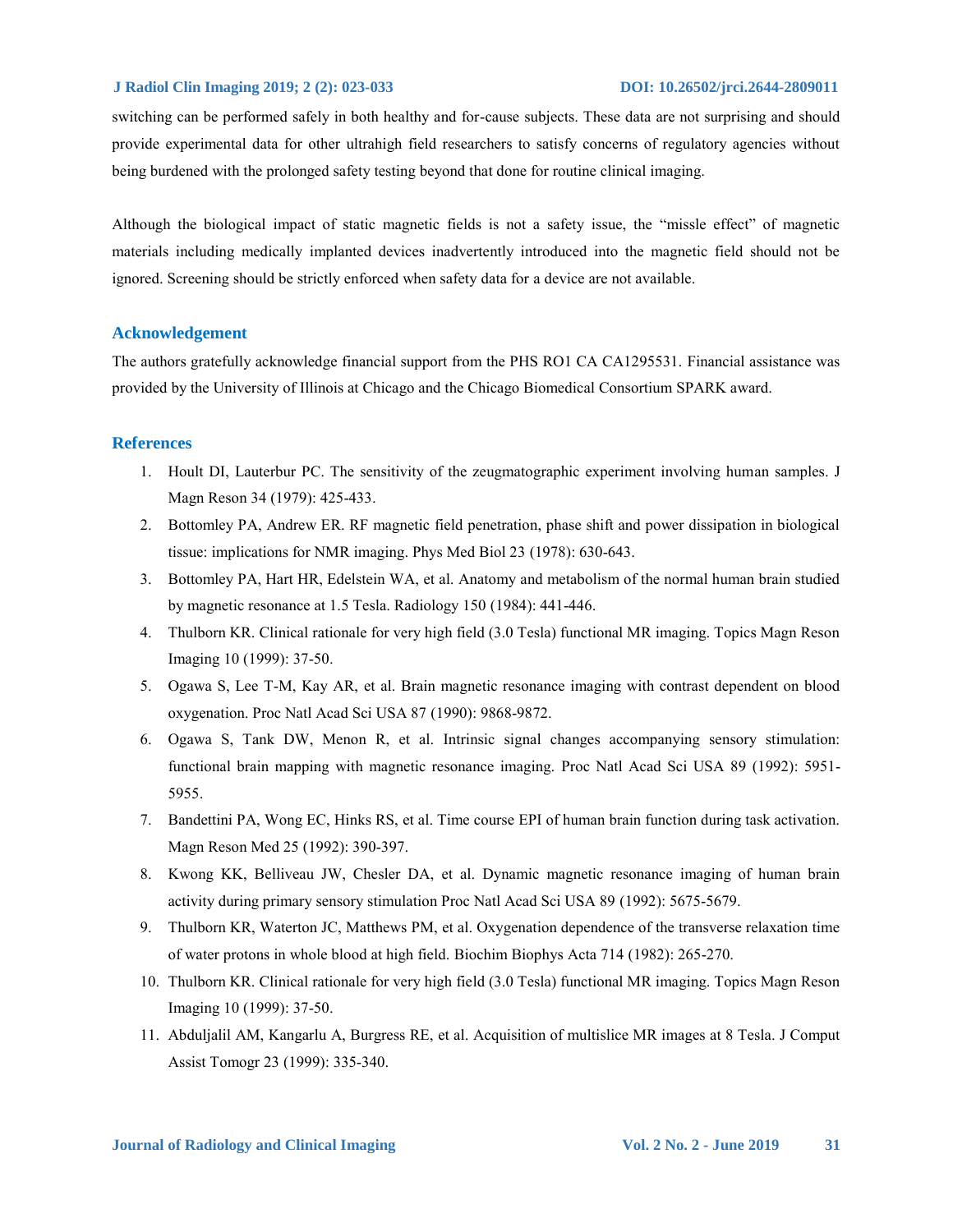- 12. Ugurbil K. The road to functional imaging and ultrahigh fields. Neuroimage 62 (2012): 726-735.
- 13. FDA. Magnetom Terra 7T MRI. Drug and Device News PT. Pharmacy & Therapeutics 42 (2017): 726- 732.
- 14. Thulborn KR. The Challenges of Integrating a 9.4T MR Scanner for Human Brain Imaging. In: Ultra High Field Magnetic Resonance Imaging. Eds Robitaille P-M, Berliner LJ, Springer Science and Business Media (2006): 105-126.
- 15. Vaughan JT, DelaBarre L, Snyder C, et al. 9.4T human MRI: preliminary results. Magn Reson Med 56 (2006): 1274-1282.
- 16. Erturk MA, Wu X, Eryaman Y, et al. Towards imaging the body at 10.5 Tesla. Magn Reson Med 77 (2017): 434-443.
- 17. Zaremba LA. Guidance for Industry and FDA Staff: Criteria for Significant Risk Investigations of Magnetic Resonance Diagnostic Devices. United States CDRH, FDA, and DHHS (2003).
- 18. Thomas BP, Welch EB, Niederhauser BD, et al. High-resolution 7T MRI of the human hippocampus in vivo. J Magn Reson Imaging 28 (2008): 1266-1272.
- 19. Thulborn KR, Lu A, Atkinson IC, et al. Quantitative sodium MR imaging and sodium bioscales for the management of brain tumors. Neuroimag Clin N Am 19 (2009): 615-624.
- 20. Atkinson IC, Thulborn KR. Feasibility of Mapping the Tissue mass corrected bioscale of cerebral metabolic rate of oxygen consumption using 17-oxygen and 23-sodium MR imaging in a Human Brain at 9.4 T. NeuroImage 51 (2010): 723-733.
- 21. Kerchner GA, Hess CP, Hammond-Rosenbluth KE, et al. Hippocampal CA1 apical neuropil atrophy in mild Alzheimer disease visualized with 7-T MRI. Neurology 75 (2010): 1381-1387.
- 22. Tallantyre EC, Morgan PS, Dixon JE, et al. 3 Tesla and 7 Tesla MRI of multiple sclerosis cortical lesions. J Magn Reson Imaging 32 (2010): 971-977.
- 23. Henry TR, Chupin M, Lehericy S, et al. Hippocampal sclerosis in temporal lobe epilepsy: findings at 7 T. Radiology 261 (2011): 199-209.
- 24. Duyn JH. The future of ultra-high field MRI and fMRI for study of the human brain. NeuroImage 62 (2012): 1241-1248.
- 25. Kangarlu A, Robitaille PL. Biological effect and health implications in magnetic resonance imaging. Concepts in Magnetic Resonance 12 (2000): 321-359.
- 26. Schenck JF. Physical interactions of static magnetic fields with living tissues. Prog Biophys Mol Bio 87 (2005): 185-204.
- 27. Ueno S and Iwasaka M: Properties of diamagnetic fluid in high gradient magnetic fields. J App Phys 75 (1994): 7177-7179.
- 28. Ueno S and Iwasaka M: Parting of water by magnetic fields. IEEE Trans Magn 30 (1994): 4698-4700.
- 29. Atkinson IC, Renteria L, Burd H, et al. Safety of human MRI at static fields above the FDA 8T guideline: Sodium imaging at 9.4T does not affect vital signs or cognitive ability. J Magn Reson Imaging 26 (2007): 1222-1227.